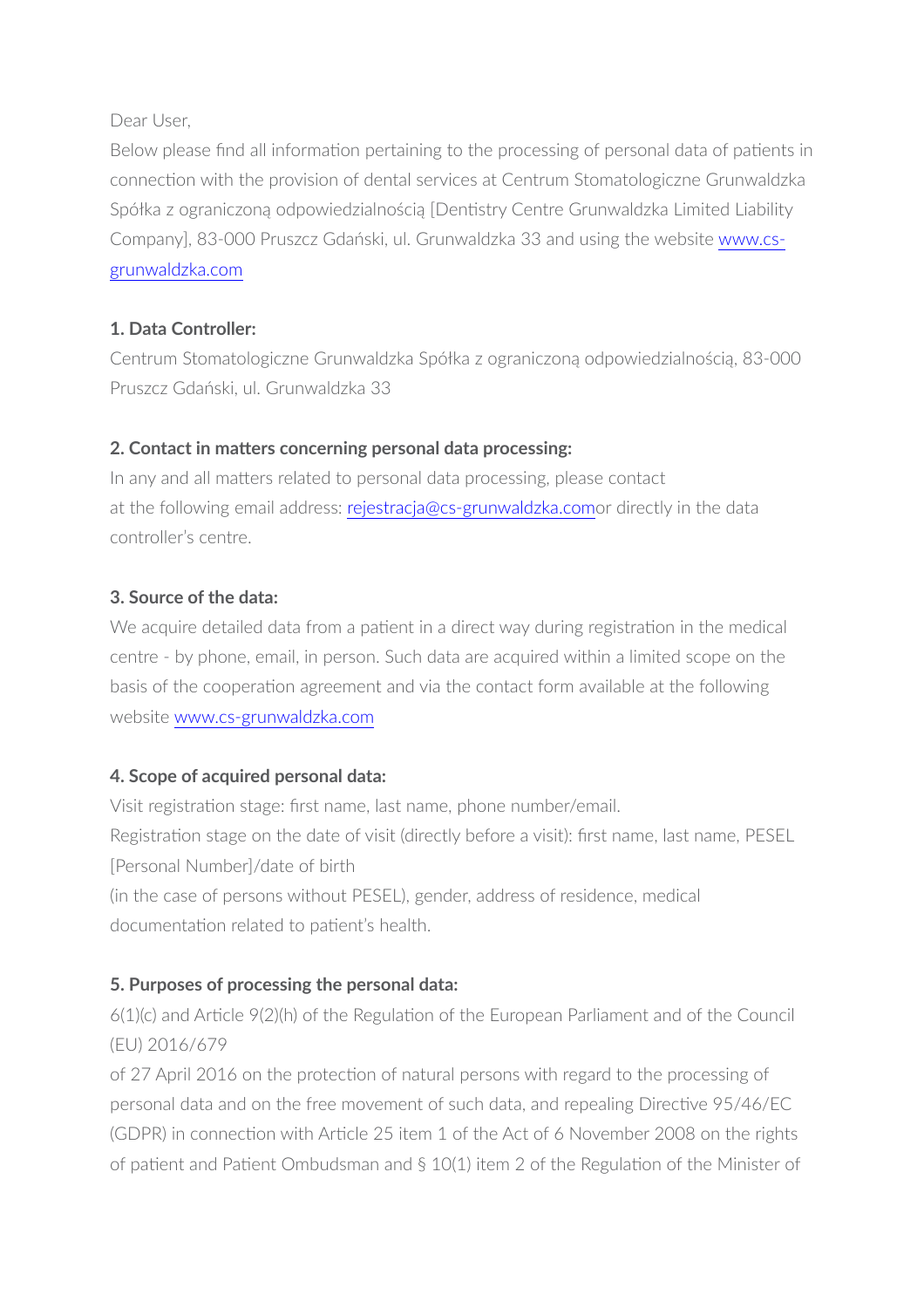Health of 9 November 2015 on the types, scope and templates of medical documentation, as well as manner of processing thereof - establishment, confirmation of patient's identity prior to provision of the medical service/benefit.

9(2)(h) of the GDPR in connection with Article 24(1) of the Act of 6 November 2008 on the rights of patient and Patient Ombudsman and the Regulation of the Minister of Health of 9 November 2015 on the types, scope and templates of medical documentation, as well as manner of processing thereof - the purpose of processing the data in the medical centre is to maintain and store medical documentation.

6(1)(c) of the GDPR in connection with Article 9(3) and Article 26(1) of the Act of 6 November 2008 on the rights of patient and Patient Ombudsman and § 8(1) of the Regulation of the Minister of Health of 6 November

2015 on the types, scope and templates of medical documentation, as well as manner of processing thereof - the exercise of the patient's right connected, e.g. with the acquisition and archiving of declarations in which the patient authorizes other persons to acquire information concerning his/her health state or collection of medical documentation.

6(1)(b) and (f) of the GDPR, as the legitimate interest of the controller reflected in the care of patient, management of visits (schedules) - acquired contact by phone/email to reserve, confirm, cancel a visit, as well as provision of visit-related information and any and all types of queries referring to the health state of a patient after treatment.

6(1)(b) and (f) of the GDPR, as the legitimate interest of the controller related to the pursuit of claims, as well as protection of any and all our rights.

Regulation of the Minister of Finance of 26 August 2003 on the maintenance of the revenue and expense ledger - the maintenance of the revenue and expense ledger, as well as tax obligations of the controller (issue of bills, invoices) involve the necessity to process the personal data.

(1)(a) of the GDPR in connection with Article 172 of the Act of 16 July 2004 - Telecommunications Law Act

in connection with Article 10(2) of the Act of 18 July 2002 on the provision of electronic services - sending correspondence such as information about mouth cavity prophylactic actions, sending a treatment plan, etc.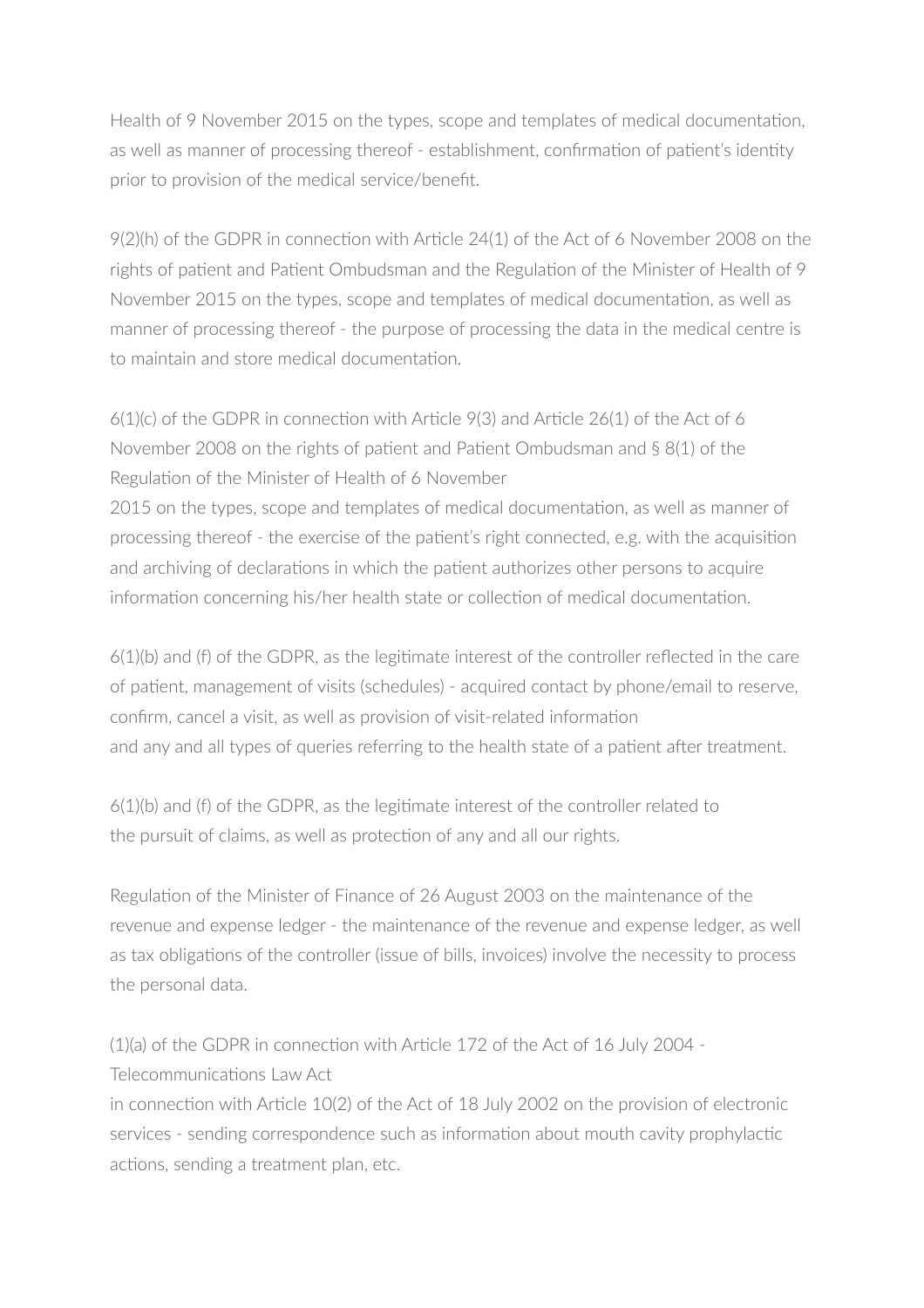#### **6. Recipients of the personal data:**

As the medical entity we are obliged to ensure confidentiality of the collected personal data both from the personal perspective and in terms of IT infrastructure.

The personal data can be provided to the following recipients:

the entities indicated in Article 26 of the Act of 6 November 2008 on the rights of patient and Patient Ombudsman, as well as in provisions of the special acts

- to the entities cooperating with the medical entity in the field of the medical services rendered,

- to dental technology workshops,

- to providers of technical and organizational services, inter alia: IT services, companies carrying out cyclical X-ray equipment tests,

- to providers of legal and advisory services,

- to persons authorized by a patient to obtain information about his/her health state, as well as granted health benefits and documentation.

### **7. Are the personal data provided outside the European Union:**

No. The personal data are not provided outside the European Union.

#### **8. Duration of the personal data processing:**

In accordance with the applicable law, we are obliged to store patient's medical documentation for the period of 20 years from the last entry.

Any and all personal data that are processed for the purposes of accounting, tax settlements shall be stored for the period of 5 years from the end of a calendar year in which the tax obligation arose.

If additional consent specifying the data processing scope is given, then such data shall be processed from the moment of giving the consent to the time of withdrawal thereof.

After expiry of the aforementioned time limits, the personal data shall be erased.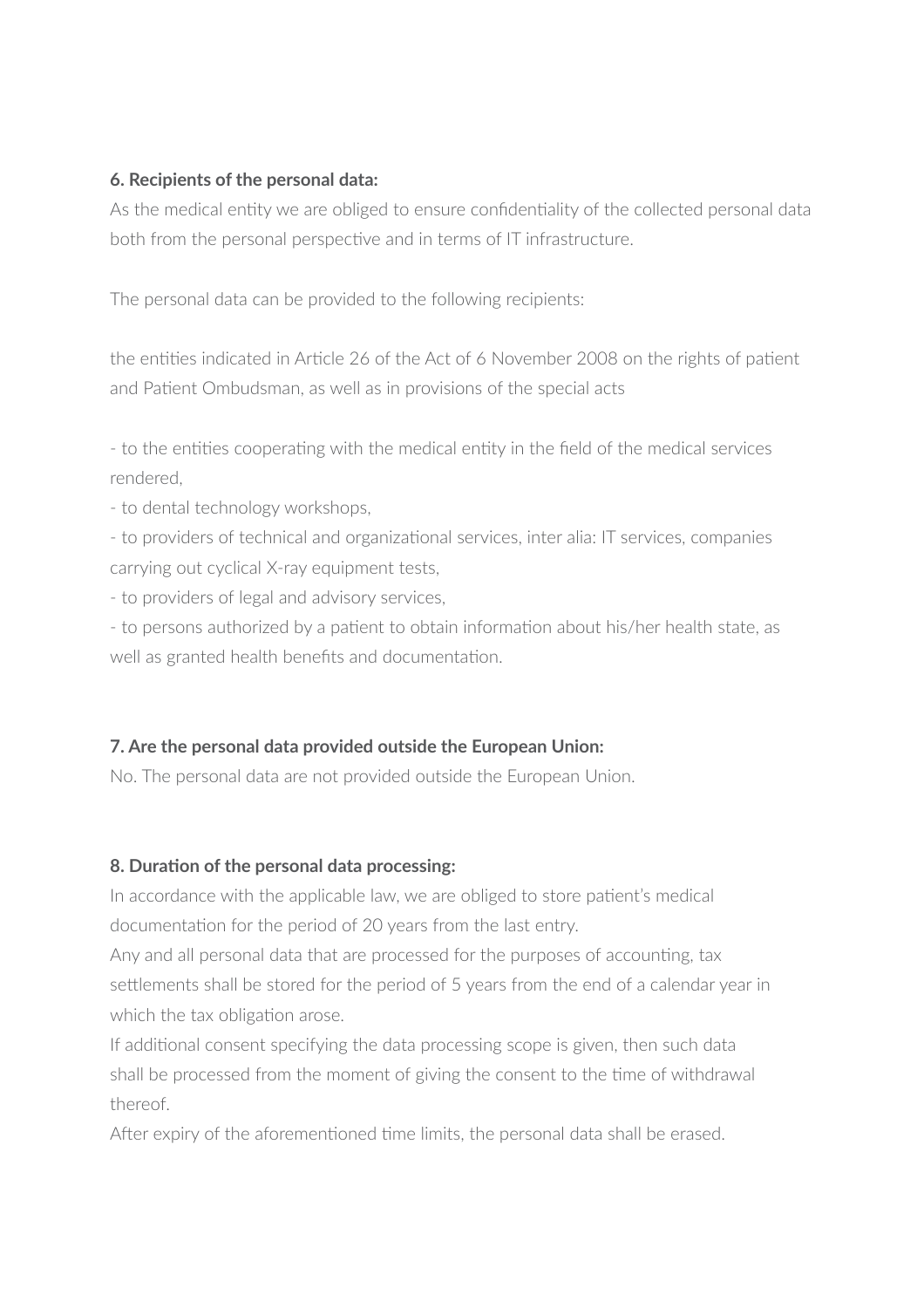## **9. Obligation to provide the personal data:**

Using the dental services at the Centrum Stomatologiczne Grunwaldzka is voluntary. However, in accordance with the applicable law, as the medical entity we are obliged to maintain medical documentation which includes information on patient's identity along with his/her personal data.

Therefore, failure to provide the personal data may result in refusal to register a visit, thereby to render the medical service. The same also applies to patient's personal data processed in connection with the tax, recording (accounting) obligations, i.e. impossibility of issuing an invoice/personal bill.

The data which we acquire on a voluntary basis are an email address and phone number. Failure to provide them shall not result in refusal to render the medical service, whereas the controller cannot: send a message reminding about a visit, send a treatment plan, send Xray pictures (lack of email in the database), etc.

The patient has the right to withdraw the additional consent at all times. A personal order in the centre or email contact from item 2 will be sufficient.

### **10. Vested rights:**

The Controller ensures the right of access to the data, right to rectify them, demand their erasure or limit their processing. You can also benefit from the right to lodge an objection towards the Controller against the personal data processing and the right to transfer the data to another data controller. You can exercise the above rights by contacting via the following email address: [rejestracja@cs-grunwaldzka.com](mailto:rejestracja@cs-grunwaldzka.com) or directly in the centre.

Additionally, we hereby inform you that each and every patient has the right to lodge a complaint in connection with failure to observe the personal data protection provisions with the President of the Personal Data Protection Office.

The data shall not be subject to profiling.